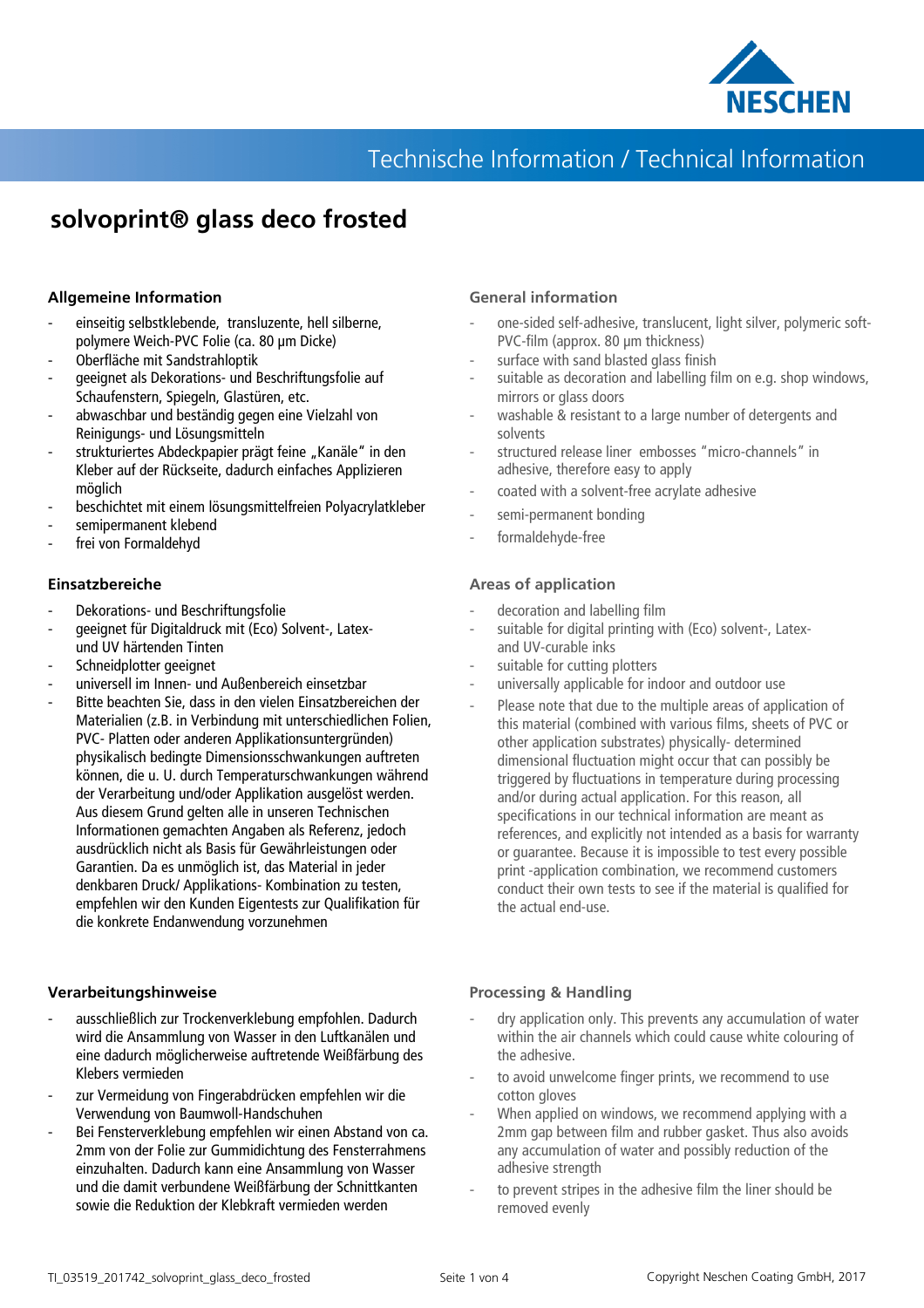

# Technische Information / Technical Information

# **solvoprint® glass deco frosted**

- zur Vermeidung von Streifen im Kleberfilm sollte das Abdeckpapier gleichmäßig abgezogen werden
- zum Plottern von kleinen/ filigranen Mustern empfehlen wir scharfe Messer einzusetzen und die Geschwindigkeit anzupassen
- die Verwendung eines PVC- Applikation-Tapes mit mittlerer Klebkraft von (z.B. 2 N/25mm) ist empfehlenswert
- beim Inkjetdruck mit UV-härtenden Tinten kann bedingt durch die erhöhte UV-Strahlung die PVC Folie vorzeitig spröde werden. Eigene Tests sind ratsam
- beim Applizieren sollte ein besonders weiches Rakel benutzt werden, um unerwünschte Kratzer an der Oberfläche zu vermeiden. Diese Kratzer bleiben auf der Verklebung (auf Glas) sichtbar und egalisieren sich nicht
- möglicherweise auftretende Kleberrückstände können mit Hilfe von Brennspiritus oder Waschbenzin wieder entfernt werden
- Rollen IMMER zusammen mit dem Etikett / dem Label aufbewahren – ohne Batchnummer / Stücknummer können keinerlei Rückfragen bzw. Reklamationen bearbeitet werden!
- einführende und weitergehende Verarbeitungshinweise finden sich auf unserer Homepage www.neschen.de
- **Vorteile / Besonderheiten**
- Oberfläche mit leicht silbernem Effekt von Sandstrahloptik - permanente Klebkraft
- strukturiertes Abdeckpapier prägt feine "Kanäle" in den Kleber auf der Rückseite, dadurch einfaches Applizieren möglich.
- Buchstaben und Motive lassen sich auch nach langer Applikationsdauer von mehreren Jahren ohne Einreißen und nahezu ohne Kleberreste wieder entfernen
- geeignet für Digitaldruck mit (Eco) Solvent-, Latex- und UVhärtenden Tinten
- Hochdruckreiniger und Waschanlagen zum Säubern beklebter Objekt werden nicht empfohlen
- weitere Informationen bzw. ein Überblick der Neschen Produktpalette finden Sie auf www.neschen.de
- when cutting filigree/ small letters we recommend to us sharp knives and adjust speed
- usage of an PVC application-tape with moderate adhesive strength (e.g. 2N/25mm) is endorsed.
- due to the increased UV radiation when printing with UVcurable inks, life of the PVC film may be reduced. Own tests are advisable
- to avoid any unwelcome scratches on the surface of the film, we recommend to us a very soft squeegee. These scratches will remain in the film when applied (on glass) and will not disappear anymore
- possibly arising adhesive residues can be removed with help of denatured alcohol or benzene
- ALWAYS store the rolls together with the label respectively batch number! Without batch number or production number, no requests or claims can be accepted!
- please refer to the general processing instructions on our homepage www.neschen.de

### **Advantages / Special Features**

- surface with light silver effect of sand blasted glass finish
- permanent adhesion
- structured release liner embosses "micro channels" in the adhesive, therefore easy to apply
- Applied letter and motives can be removed nearly residue free and without tearing also after several years of application
- suitable for digital printing with (Eco) solvent-, Latex- and UV-curable inks
- high-pressure cleaner and washing installations are not recommended for cleaning of bonded objects
- more information and an overview about Neschen products you can find at www.neschen.de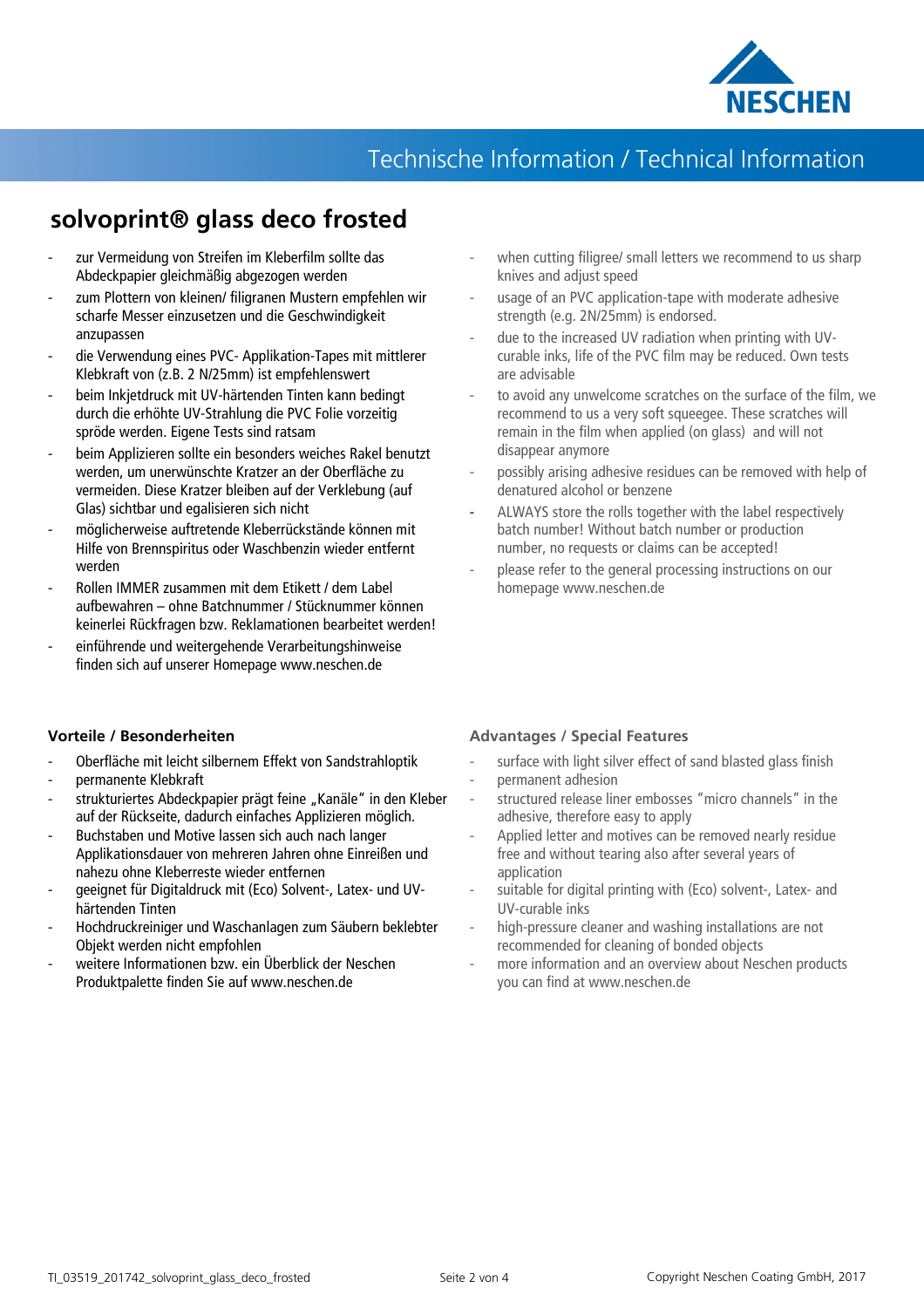

## Technische Information / Technical Information

## **solvoprint® glass deco frosted**

#### **Haltbarkeit:**

Innenbereich: bis zu 10 Jahren exzellentes Erscheinungsbild. Außenbereich: bis zu 7 Jahren exzellentes Erscheinungsbild.

#### **Anmerkung:**

Angaben über die Lebensdauer sind aufgrund künstlicher Alterungstests und Außenanwendungs- Studien in vertikaler Verklebung unter "normalen" mitteleuropäischen Bedingungen ermittelt worden. Anwendungen in Regionen mit hoher Luftfeuchtigkeit und hoher UV- Strahlung, wie z.B. in Süd-Europäischen Ländern, in tropischen- und subtropischen- sowie in Wüsten- Regionen verursachen einen schnelleren Alterungsprozess. Dies trifft ebenfalls zu auf Anwendungen in Umgebungen mit starker Luftverschmutzung, in großen Höhen und in Süd- Richtung.

#### **Durability:**

Indoor: excellent optical characteristics up to 10 years Outdoor: excellent optical characteristics up to 7 years

#### **Note:**

These end-use life estimates are based on accelerated ageing studies and outdoor exposure, under conditions experienced in vertical exposure and in "normal" Central European climate. Exposure to severe humidity and ultraviolet light, as e.g. in southern Europe countries, and also in tropical, sub-tropical or desert regions will cause a more rapid deterioration. This also applies to polluted areas, high altitude and south-facing exposure

#### **Technische Daten / Technical Data**

| Trägermaterial / Film type                                          | Weich-PVC Folie, polymer<br>Soft PVC-Film polymeric |                                                            |                 |  |
|---------------------------------------------------------------------|-----------------------------------------------------|------------------------------------------------------------|-----------------|--|
| Dicke [µm] / Thickness [µm]                                         | ca. 80                                              |                                                            | approx.:3.1 mil |  |
| Flächengewicht [g/m2] / Weight [g/m2]                               | ca. 95                                              |                                                            |                 |  |
| Glanzgrad/ gloss [Skalenteile/ scale units]                         | < 20                                                | Dr. Lange Reflektometer, 60° Meßwinkel/<br>measuring angle |                 |  |
| Dimensionsstabilität MD/CD [mm]/<br>dimesional stability MD/CD [mm] | $MD: \le -0.4$<br>$CD: \le -0.2$                    | Finat 14*, verklebt auf Aluminium/ affixed<br>to aluminium |                 |  |

Kleber / Adhesive

| <b>Basis / Adhesive type</b>            | <b>Polyacrylat Dispersion</b><br>polyacrylate dispersion |            |            |  |
|-----------------------------------------|----------------------------------------------------------|------------|------------|--|
| pH-Wert/ pH value                       | $Ca/$ approx $.8.0$                                      |            |            |  |
| Klebkraft / Adhesive strength [N/25 mm] | 10 min: $> 2.5$                                          | 24h: > 4.0 | AFERA 4001 |  |

Abdeckung / Masking

| <b>Materialtyp / Type</b>                 | Beidseitig PE-beschichtetes Silikonpapier, geprägt<br>On both sides PE-coated Silikonpaper, embossed |                                          |                 |
|-------------------------------------------|------------------------------------------------------------------------------------------------------|------------------------------------------|-----------------|
| Dicke / Thickness [µm]                    | ca. 135                                                                                              |                                          | approx. mil 5,3 |
| Flächengewicht / Weight [g/m2]            | ca. 170                                                                                              |                                          |                 |
| <b>Trennkraft / Removal force [mN/cm]</b> | > 30                                                                                                 | Abzugsgeschwindigkeit / speed 300 mm/min |                 |

Träger / Carrier